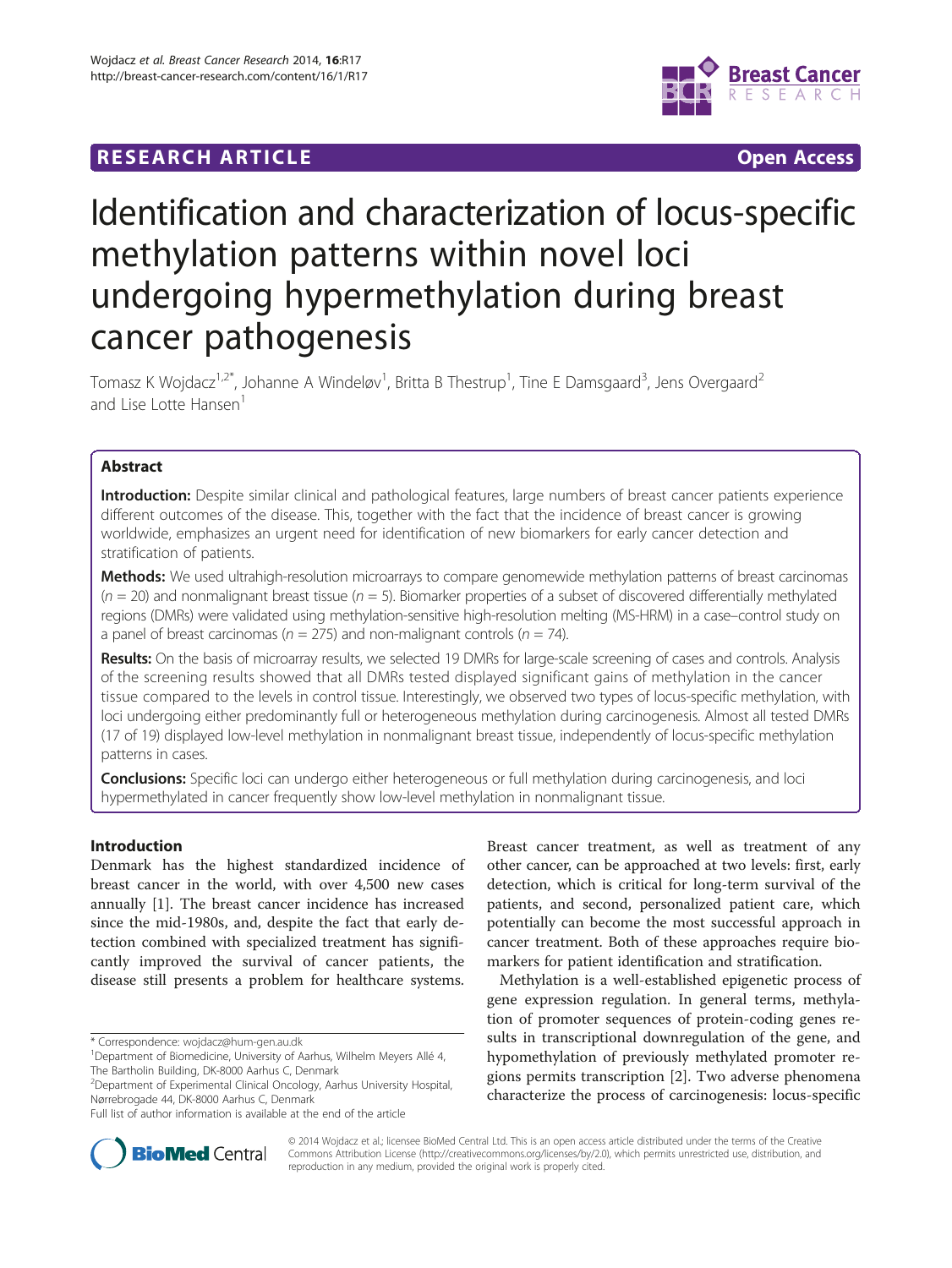<span id="page-1-0"></span>hypermethylation and global depletion of methyl groups from cancer genomes. Hypermethylation of promoters has been widely shown to contribute to silencing of tumor suppressor genes during carcinogenesis. Global hypomethylation of the cancer genome was initially shown to cause genomewide allelic instability, but recently the involvement of this process in transcriptional gene regulation has become increasingly recognized [[2\]](#page-9-0).

DNA methylation changes have been shown to take part in the very first steps of neoplastic transformation, which makes methylation biomarkers very attractive targets for early cancer detection [[3\]](#page-9-0). Moreover, many phenotypical features of the cancer are a consequence of the methylation changes. Those changes are predominantly cancer type–specific and therefore have potential to be powerful biomarkers for cancer patient stratification [\[4](#page-9-0)].

In general, clinically useful biomarkers must be applicable in one of the clinical disease management areas: diagnostics, prognostication and treatment monitoring. More than three decades of epigenetic research have provided strong research evidence that methylationbased biomarkers can be applied in all the above areas of clinical use. Nevertheless, current use of methylation biomarkers in clinical cancer management is very limited. The difficulties in clinical implementation of the methylation biomarkers can be attributed mainly to low number of studies focused on extensive clinical validation of the novel (and known) biomarkers.

A study aiming to develop a methylation biomarker for clinical use should, apart from utilizing state-of-theart methylation detection methodologies, consist of five steps:

- 1. Discovery, whereby, in most of the cases genomewide screening is applied in a search for the candidate biomarkers;
- 2. Initial clinical validation, whereby each candidate biomarker must be shown to provide an ability to distinguish nonmalignant healthy tissue from malignant cancer tissue;
- 3. Retrospective validation, whereby archival material is used to determine if there is a significant correlation between specific methylation changes and the disease phenotype. (Detailed records accompanying patient samples are critical for this part of the biomarker development process, and it is highly advisable to use samples from various patient populations in these studies.);
- 4. Prospective validation, whereby the biomarker is used in clinical trials; and
- 5. Long-term monitoring of the biomarker's clinical use after the above-described biomarker development process to assess its impact.

Herein we present and discuss the results of the first two stages of the proposed biomarker development process for breast cancer.

# **Methods**

# Clinical sample material

Twenty freshly frozen breast carcinomas were obtained from Aarhus University Hospital, and DNA was extracted from those samples using the DNeasy Blood & Tissue Kit (QIAGEN, Hilden, Germany) according to the manufacturer's protocol. Seventy-four nonmalignant breast tissue samples from breast reduction surgeries were collected at the Department of Plastic Surgery, Aarhus University Hospital. The women undergoing breast reduction surgery had had mammograms, and only women without signs of malignancies were enrolled in this study. The breast tissue obtained from breast reductions can potentially differ from healthy breast tissue; however, because of ethical considerations, this type of control material was the only available source for our experiments. DNA taken from breast reduction samples was also extracted using the DNeasy Blood & Tissue Kit. Tumor DNA for screening analyses was obtained from 274 patients diagnosed with sporadic breast cancer. The DNA samples were collected between 1992 and 1994 at Aarhus University Hospital. Complete information about the breast cancer cohort and DNA extraction procedure were previously published [[5,6\]](#page-9-0). Patient consent for our use of the human material in this study was obtained and approved by the Research Ethics Committee of Mid Jutland, Denmark.

# Microarray analyses

DNA for microarray experiments was extracted from 20 freshly frozen tumor tissue samples. After extraction, the methylated DNA fragments were enriched in each sample using a methylated DNA immunoprecipitation (MeDIP) protocol. A detailed description of the procedure can be found in Additional file [1.](#page-8-0) The same procedure was applied for five tissue samples taken from women who had undergone breast reduction surgery, and these served as a control for the microarray experiments. Two fractions from each sample (MeDIP enriched and input) were labeled with Cy5 and Cy3, respectively, and cohybridized to the NimbleGen Human DNA Methylation 2.1M Deluxe Promoter Array (Roche/NimbleGen, Madison, WI, USA). Arrays were processed using Nimble-Scan software (Roche/NimbleGen) to produce  $log<sub>2</sub>$  signal ratios at each probe. These ratios were averaged within each class of sample to produce a single set of mean ratios per class. The mean ratio sets were processed again with NimbleScan software to generate a relative enrichment score at each probe for each class using a Kolmogorov-Smirnov test in a window (750 bp) around each probe.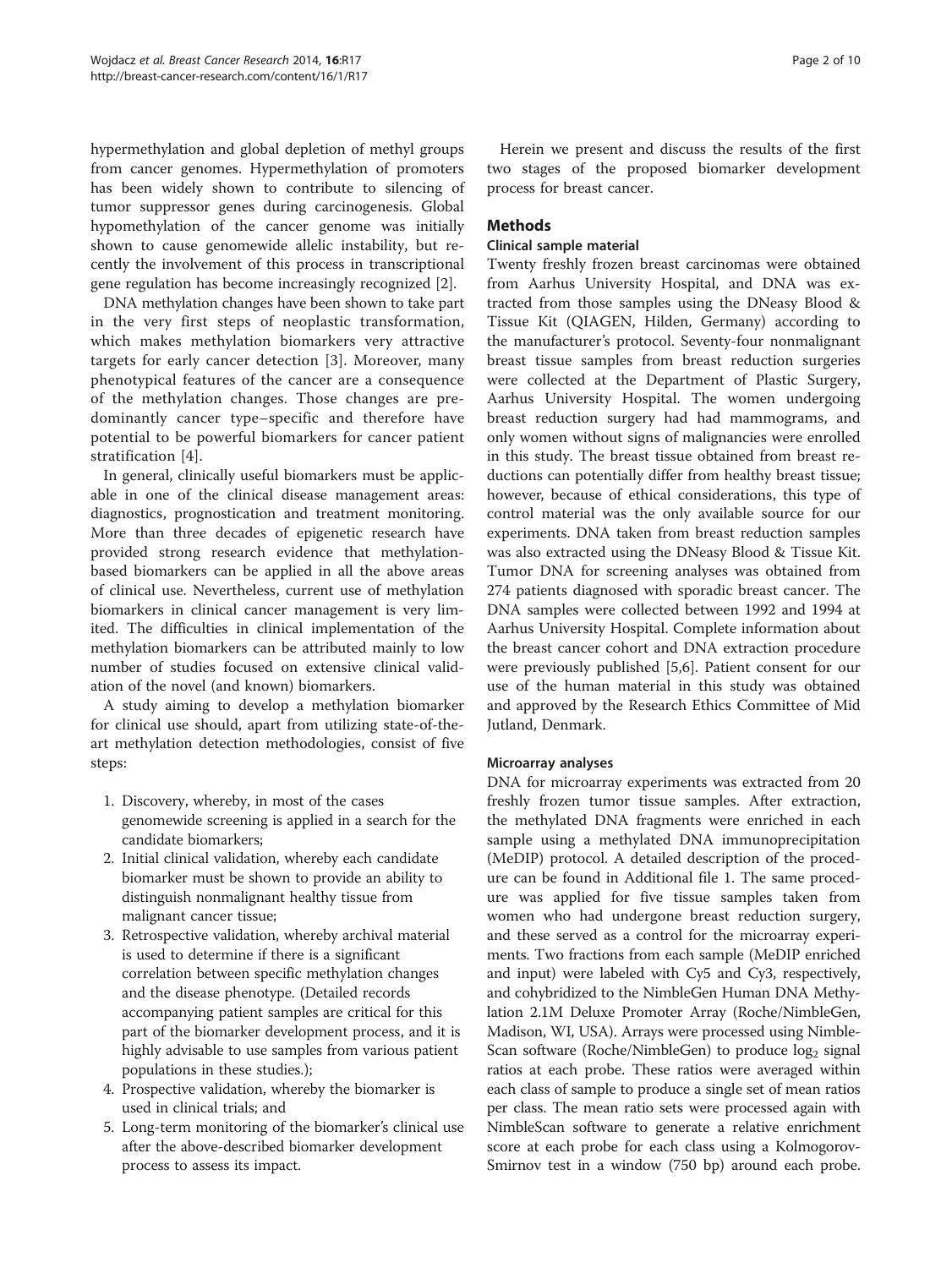The enrichment scores for the mean ratios of each class were subtracted to produce a differential score indicating enrichment or depletion of signal in one group relative to the other, and a significance threshold of 2 was applied to the differential scores. Two or more consecutive significant differential scores within 500 bases of each other constituted a differentially methylated region (DMR). Each DMR was mapped to the genome using NimbleScan software. Lists of the annotated regions can be found in Additional file [2.](#page-8-0) For the results presented in this paper, only the list of DMRs computed by subtraction of tumors from controls (hypermethylated DMRs) was manually mined for the candidate biomarkers. The potential candidate biomarkers (total of 24) with the highest differential scores were selected for validation analyses. All validation experiments were performed using methylation-sensitive highresolution melting (MS-HRM) and verified by Sanger sequencing. The microarray data were deposited in the Gene Expression Omnibus database (GEO) database [GEO:GSE43095].

# Methylation-sensitive high-resolution melting

All MS-HRM assays were designed according to previously published guidelines and optimized to allow for highly sensitive methylation detection [\[7,8](#page-9-0)]. In each run, a range of standards was included to control for unbiased sensitivity of the detection: 0% (unmethylated: EpiTect Control DNA; QIAGEN), 1% and 10% (fully methylated template in an unmethylated background) and 100% (methylated: EpiTect Control DNA). MS-HRM amplification was performed in triplicates. PCR mix consisted of 1× LightCycler 480 High Resolution Master mix (Roche, Penzberg, Germany), 3 mM Mg<sup>2+</sup>, 250 to 500 nM concentrations of each primer and 6 ng of template. PCR amplifications and HRM analyses were performed on the LightCycler 480 platform (Roche) and included 50 cycles at the assay-specific parameters described in Additional file [3](#page-8-0). The conditions and primer sequences used in MS-HRM experiments are listed in Additional file [3.](#page-8-0) Bisulfite conversions of the clinical samples were performed with the EZ DNA Methylation-Gold Kit (ZymoResearch, Irvine, CA, USA).

# Sequencing analyses

To confirm the MS-HRM results, a subset of MS-HRM PCR products was sequenced using the Sanger method as previously described [\[9](#page-9-0)]. In brief, PCR products obtained from MS-HRM analyses were directly sequenced using the same primers as those used for the MS-HRM analyses. To decrease the costs and labor required for the sequencing, the forward strand was sequenced from all the representative samples. In cases of ambiguous results, the reverse strand was also sequenced. Overall, we performed more than 300 sequencing reactions to confirm

the MS-HRM results. Despite the fact that we attempted to sequence very small PCR products (around 100 bp; for details, see Additional file [3\)](#page-8-0), we successfully and reproducibly confirmed the methylation status for each HRM profile group described herein (see Results). We were not able to sequence WT1 and SIX6 PCR products (a very short PCR product), but our high confidence in the sequencing data derived from all other assays allowed us to generalize the results for those two DMRs. The sequencing data for samples displaying low-level methylation for the HTR1B MS-HRM assay did not show methylation. However taking into account both superior sensitivity of the MS-HRM over sequencing [\[9](#page-9-0)] and the fact that all other low-methylation profiles showed methylation on the sequencing data, we have classified these samples as low-level methylated (Table [1\)](#page-3-0).

# Statistical analyses

The statistical analyses were performed with the Stata 10.1 software package (StataCorp, College Station, TX, USA) and R statistics.

# Results

# Identification of hypermethylated loci

In the first part of this study, we focused on identification of hypermethylated DMRs in breast cancer. NimbleScan mapping of DMRs extracted from array data showed that DMRs detected in our sample panel could potentially be associated with more than 1,000 functional genomic elements (see Additional file [2](#page-8-0) for a complete list and coordinates of the DMRs). A direct indication of the accuracy of this part of our experimental approach was the finding that loci previously reported to undergo hypermethylation during breast cancer pathogenesis, such as for example PAX2, MYOD1 and PITX2, were also detected in our microarray experiments. For each called DMR, our microarray data analysis workflow (see [Methods\)](#page-1-0) provided us with a differential score. This value is in principle a derivative of the methylation difference between cases and controls. We observed that the higher the score, the more pronounced the methylation gain, when we compared both cases and controls. Therefore, 23 DMRs with the highest differential score were selected for the MS-HRM-based microarray validation experiments. MS-HRM assays were targeted to the called DMR or to the closest region that potentially could undergo differential methylation (for example, a CpG island (CGI)). The results of the MS-HRM microarray validation corroborated the microarray results for 21 of the selected target sequences (unpublished data [[7\]](#page-9-0)). At this point in our experimental procedure, the MS-HRM results indicated low-level methylation in the control samples for a subset of the assays. However, the methylation level of those loci was significantly higher in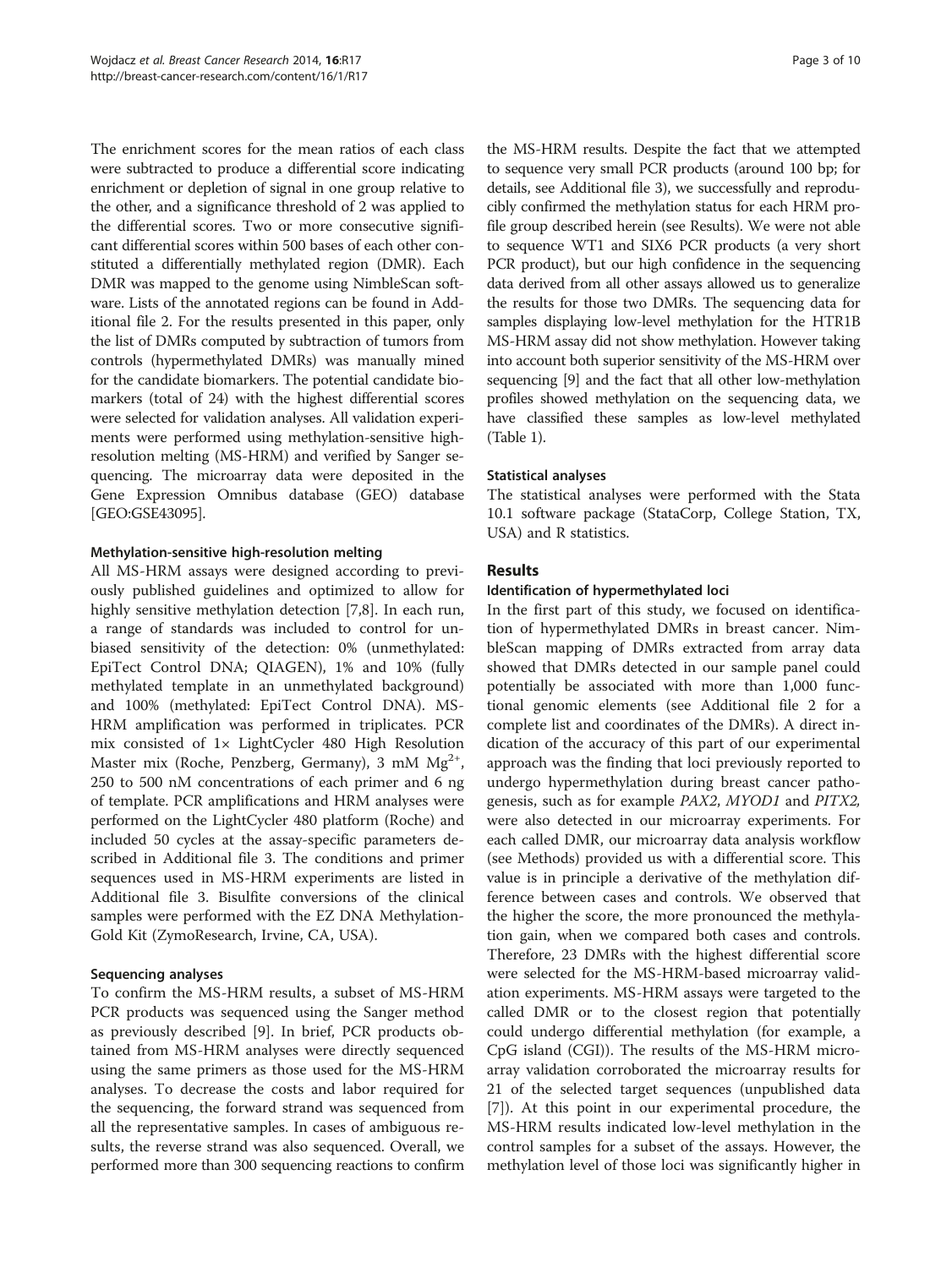| Loci ID         | <b>Samples</b><br>available <sup>a</sup> | Methylation-negative,<br>n(%) | Low methylation,<br>$n (%)^b$ | Heterogeneous<br>methylation, n (%) | Full methylation,<br>n(%) | <b>Both alleles</b><br>present, $n$ $(\%)$ |
|-----------------|------------------------------------------|-------------------------------|-------------------------------|-------------------------------------|---------------------------|--------------------------------------------|
| TITF1           | 220                                      | 0(0.0)                        | 38 (17.3)                     | $\circ$                             | 145 (65.9)                | 37 (16.8)                                  |
| HOXB13          | 239                                      | 18(7.5)                       | 20 (8.4)                      | 0                                   | 23(9.6)                   | 178 (74.5)                                 |
| <b>NR2E1</b>    | 164                                      | 15(9.1)                       | 14(8.5)                       | 18 (11.0)                           | 89 (54.3)                 | 28 (17.1)                                  |
| HTR1B           | 162                                      | 28 (17.3)                     | 68 (42.0)                     | 20 (12.3)                           | 4(2.5)                    | 42 (25.9)                                  |
| HMX2            | 187                                      | 9(4.8)                        | 1(0.5)                        | 13(7.0)                             | 164 (87.7)                | 0                                          |
| BC008699        | 261                                      | 4(1.5)                        | 4(1.5)                        | 26 (10.0)                           | 206 (78.9)                | 21(8.0)                                    |
| SLC38A4         | 234                                      | 0                             | 16(6.8)                       | 93 (39.7)                           | 80 (34.2)                 | 45 (19.2)                                  |
| FLJ32447        | 264                                      | 0                             | 28 (10.6)                     | 191 (72.3)                          | 48 (18.2)                 | 0                                          |
| WT1             | 218                                      | 44 (20.2)                     | $\circ$                       | 178 (81.7)                          | 21(9.6)                   | $\circ$                                    |
| <b>TMEM132D</b> | 218                                      | 6(2.8)                        | 21(9.6)                       | 154 (70.6)                          | 16(7.3)                   | 21(9.6)                                    |
| $NKX2-3$        | 169                                      | 0                             | 16(9.5)                       | 108 (63.9)                          | 38 (22.5)                 | 7(4.1)                                     |
| GHSR            | 260                                      | 56 (21.5)                     | 24 (9.2)                      | 180 (69.2)                          | 0                         | 0                                          |
| ONECUT          | 243                                      | $\mathbf{0}$                  | 16(9.5)                       | 134 (55.1)                          | 63 (25.9)                 | 30(12.3)                                   |
| LHX1            | 243                                      | 0                             | 28 (11.5)                     | 145 (59.7)                          | 41 (16.9)                 | 29 (11.9)                                  |
| SIX6            | 246                                      | 5(2.0)                        | 11(4.5)                       | 173 (70.3)                          | 55 (22.4)                 | 2(0.8)                                     |
| CA10            | 230                                      | 21(9.1)                       | 48 (20.9)                     | 137 (59.6)                          | 24 (10.4)                 | 0                                          |
| <b>CHR</b>      | 252                                      | 0                             | 44 (17.5)                     | 192 (76.2)                          | 16(6.3)                   | 0                                          |
| POU4F           | 255                                      | 10(3.9)                       | 6(2.4)                        | 195 (76.5)                          | 44 (17.3)                 | $\circ$                                    |
| PHOX2B          | 256                                      | 0                             | 3(1.2)                        | 199 (77.7)                          | 53 (20.7)                 | 1(0.4)                                     |

<span id="page-3-0"></span>Table 1 Frequencies of DNA methylation in the cancer tissue samples

<sup>a</sup>Variable numbers of the samples are reported because of clinical sample limitations. <sup>b</sup>Low methylation is referred to as methylation similar to the methylation observed in control samples.

cases. The use of quantitative properties of MS-HRM in this experiment was therefore critical [[7,10\]](#page-9-0). At the same time, this finding indicates that the microarray used in our experiments is able to robustly detect small relative differences in methylation between cases and controls.

Two of the MS-HRM assays used in the microarray validation experiments did not confirm the microarray results. One possible explanation is that PCR-based MS-HRM assays cover only approximately 100 bp, whereas the region with aberrant methylation called on the microarray can span large genomic regions and the methylation status within those sequence can differ [\[11](#page-9-0)]. Design of PCR assays without prior knowledge of the methylation changes throughout the region is still challenging and can simply result in targeting the part of the regions that does not undergo cancer-dependent methylation changes. This explanation does not rule out the possible technological limitations of the microarray technology, however, which can lead to false discoveries. Despite the fact that false-positive results were present at a very low rate in our data set, the fact that they were present at all underlines the critical importance of validation of the results obtained by any genomewide screening technology by using PCR-based methods.

#### Initial clinical validation

All DMRs positively validated in the microarray validation experiments were subjected to initial clinical validation screening. In principle, this part of the biomarker development workflow aims to show (with a statistically sound sample number) the potential of the discovered DMR to distinguish between cancer (cases) and healthy controls. We have screened 275 samples of breast cancer with the same MS-HRM assays used in the microarray validation process as well as 74 DNA samples from breast reduction surgeries (representing healthy controls). The overall results of the initial clinical validation screening for the 19 DMRs are presented in Tables 1 and [2](#page-4-0). The results of the screening for three of the DMRs are not included in the tables because the MS-HRM data for those DMRs were challenging to interpret. Further analyses of those loci have to be performed to clarify whether those DMRs are affected by specific genetic events occurring during breast tumor carcinogenesis (data not shown). The samples from the control group were subclassified into three groups on the basis of the MS-HRM results (Table [2](#page-4-0)): (1) samples displaying no methylation; (2) samples showing low levels of methylation with low-level methylation defined as methylation less than 1% standard or any aberrations from the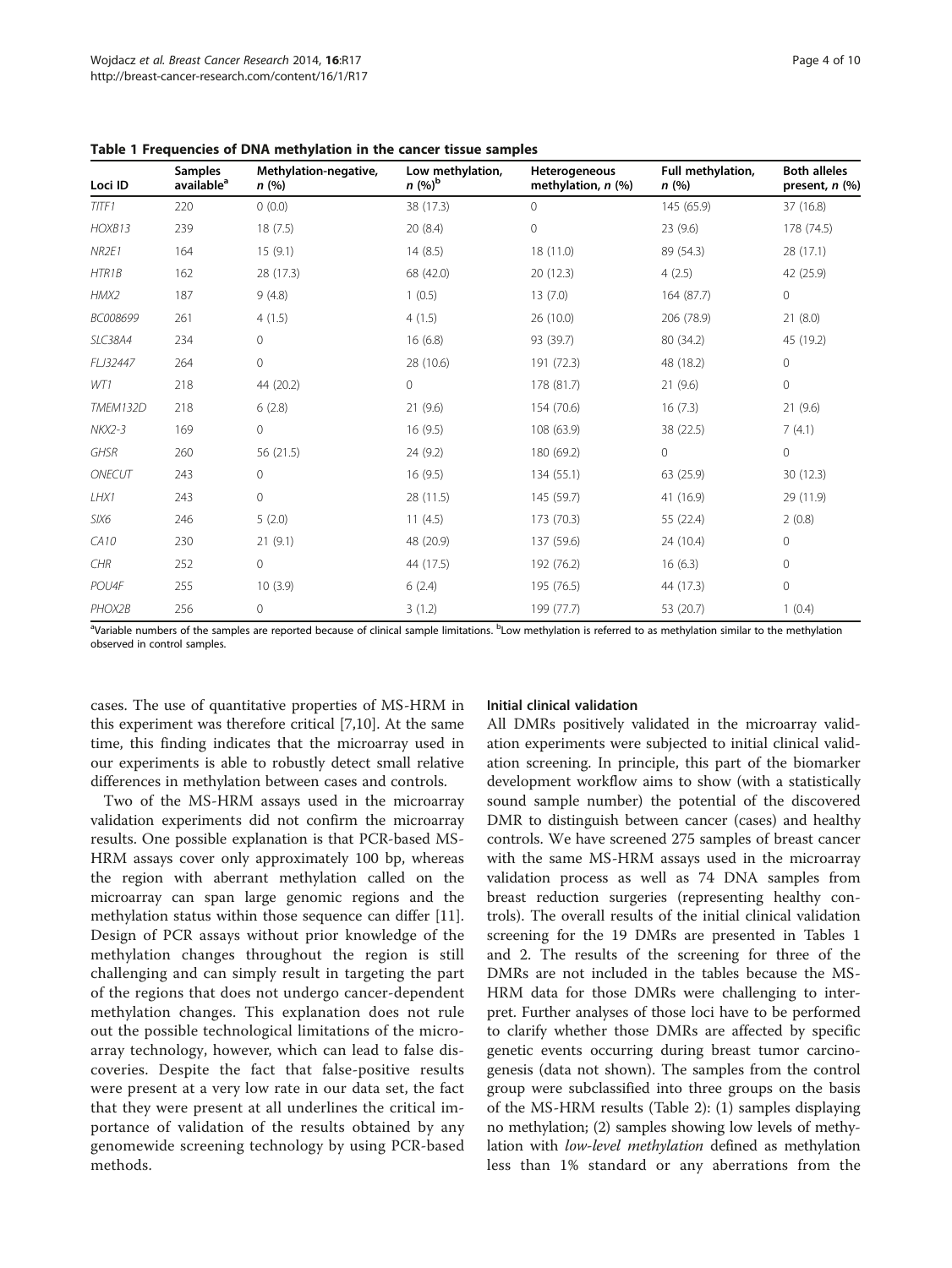| Loci ID  | Samples <sup>a</sup> , n | Low methylation <sup>b</sup> ,<br>n (%) | Methylation-negative,<br>n (%) | Methylation-positive <sup>c</sup> ,<br>n (%) |
|----------|--------------------------|-----------------------------------------|--------------------------------|----------------------------------------------|
| TITF1    | 72                       | 47 (65.3)                               | 25 (34.7)                      | $\circ$                                      |
| HOXB13   | 72                       | 13 (18.1)                               | 59 (81.9)                      | $\circ$                                      |
| NR2E1    | 72                       | 6(8.3)                                  | 66 (91.7)                      | $\circ$                                      |
| HTR1B    | 69                       | $\circ$                                 | 69 (100.0)                     | $\mathbf{0}$                                 |
| HMX2     | 69                       | $45^d$ (65.2)                           | 24 (34.8)                      | $\circ$                                      |
| BC008699 | 72                       | 21 (29.2)                               | 48 (66.7)                      | 3(4.2)                                       |
| SLC38A4  | 62                       | 30 (48.4)                               | 29 (46.8)                      | 3(4.8)                                       |
| FLJ32447 | 70                       | 48 (68.6)                               | 22 (31.4)                      | $\circ$                                      |
| WT1      | 72                       | 2(2.8)                                  | 70 (97.2)                      | $\mathbf{0}$                                 |
| TMEM132D | 70                       | 37 (52.9)                               | 33 (47.1)                      | $\circ$                                      |
| $NKX2-3$ | 68                       | 68 (100.0)                              | $\mathbf 0$                    | $\circ$                                      |
| GHSR     | 72                       | 2(2.8)                                  | 70 (97.2)                      | $\circ$                                      |
| ONECUT   | 71                       | 24 (33.8)                               | 47 (66.2)                      | $\circ$                                      |
| LHX1     | 72                       | $\Omega$                                | 54 (75.0)                      | 18 (25.0)                                    |
| SIX6     | 69                       | 8 (11.6)                                | 61 (88.4)                      | $\circ$                                      |
| CA10     | 47                       | 24 (51.1)                               | 23 (48.9)                      | $\circ$                                      |
| CHR      | 72                       | 72 (100.0)                              | $\mathbf 0$                    | $\circ$                                      |
| POU4F    | 37                       | 11(29.7)                                | 26 (70.3)                      | $\circ$                                      |
| PHOX2B   | 72                       | 72 (100.0)                              | $\mathbf 0$                    | $\circ$                                      |

<span id="page-4-0"></span>Table 2 Frequencies of DNA methylation in control tissue samples

<sup>a</sup>Variable number of samples is reported due to clinical sample limitations. <sup>b</sup>Low methylation is referred to as methylation similar to the methylation level observed in the 1% methylation standard. <sup>c</sup>Methylation-positive samples are referred to as samples displaying a HRM profile characteristic for cases. <sup>d</sup>Methylation level similar to the one observed in the 1% to 10% methylation standard.

unmethylated profile; and (3) methylation-positive samples. Interestingly, the cancer samples displayed a significant variety of the HRM profiles. The MS-HRM technology allowed us to evaluate heterogeneous methylation in each sample screened. Heterogeneous methylation is referred to as the presence in the sample of multiple epialleles, each with a different pattern of methylated and unmethylated CpG sites for a given region. Heterogeneously methylated samples display a characteristic HRM profile for the complex mixture of heteroduplexes formed between strands that only differ at a few CpG sites. The evaluation of heterogeneous methylation was not previously performed on a large scale owing to technological limitations of the methods for methylation screening.

The significance of heterogeneous methylation is still debated, but this phenomenon may potentially be critical for the clinical application of methylation biomarkers (see Discussion for more details). Therefore, we have chosen to subdivide our results into five groups (see Table [1\)](#page-3-0): (1) methylation-positive samples, (2) methylationnegative samples, (3) samples displaying heterogeneous methylation pattern, samples showing only fully methylated melting profiles and (5) samples with both methylated and unmethylated alleles present. Figure [1](#page-5-0) illustrates examples of the different classes of HRM profiles detected in our analyses. To confirm the accuracy of the classification

of HRM profiles, we performed sequencing of a subset of the samples from each of the HRM profile groups and for each of the DMRs.

# Specificity of the biomarkers and low-level methylation in controls

The specificity of each of DMR was evaluated on the basis of MS-HRM screening of the control tissue. The results are presented in Table 2. Interestingly, we observed low-level methylation in control samples for 17 DMRs. The frequency of low-level methylation was as high as 100% for three of the loci (NKX2-3, CHR and PHOX2B). In addition, three loci (BC008699, SLC38A4 and *LHX1*) showed low frequencies of the methylation levels, similar to those observed in cancer tissue. These loci will not be further considered for biomarker development, as their specificity most likely will be very low. Figure [2](#page-6-0) illustrates examples of the MS-HRM scans with low methylation levels and verification of the results by sequencing. Overall, on the basis of the sequencing results, we conclude that any aberration of the HRM profile from the unmethylated standard indicates the presence of methylation in the analyzed sample. Only one DMR in our panel (HMX2) showed methylation levels between 1% and 10% in the control tissue samples. The methylation levels in controls at all other DMRs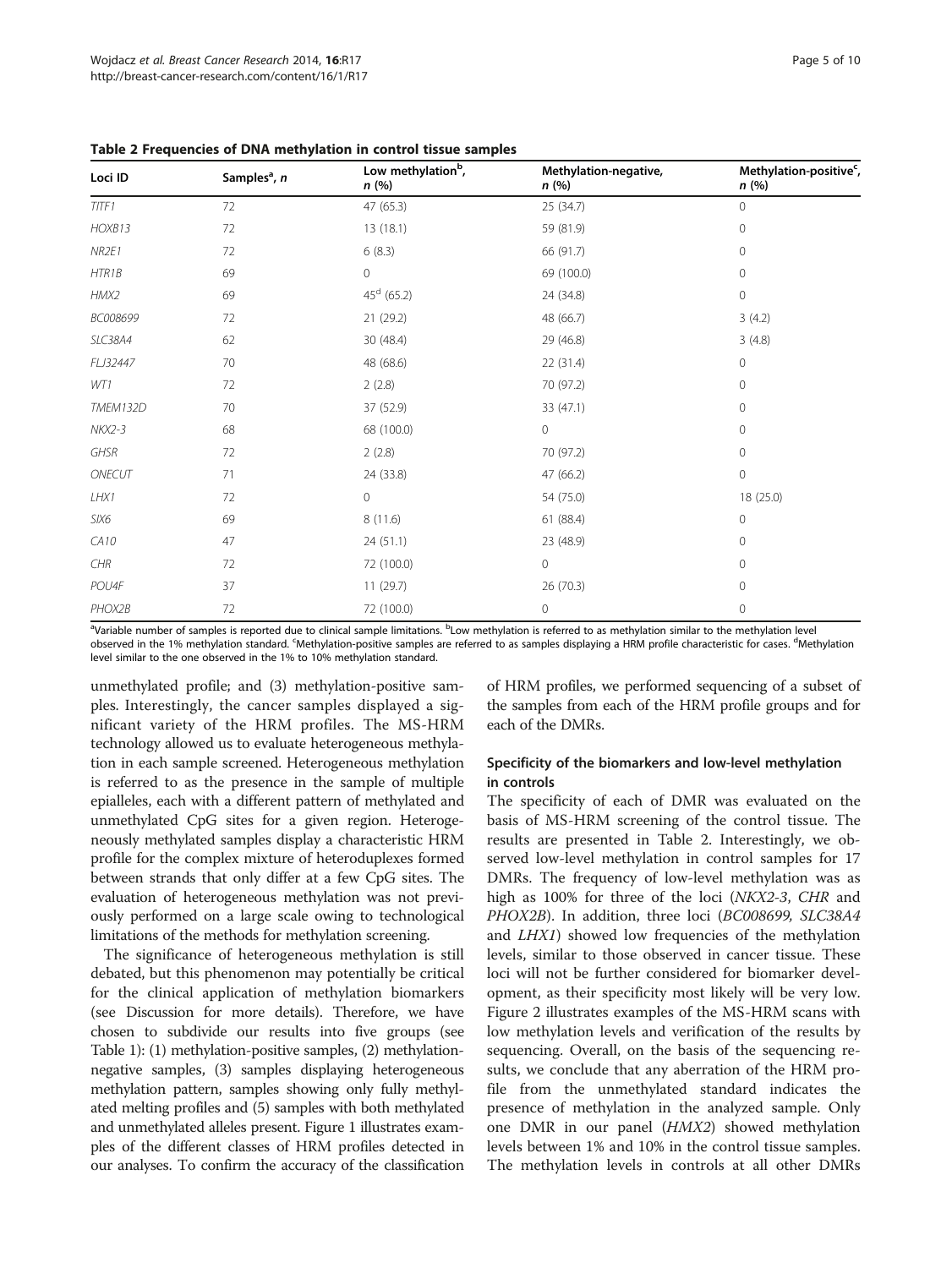<span id="page-5-0"></span>

were always below 1% when we analyzed the data against the 1% methylation level standard. The high frequency of low levels of methylation in the control tissue hampers the specificity of the biomarkers. However, the quantitative aspect of the MS-HRM technology allows establishment of a cutoff point for low-level methylation.

#### High methylation levels in cancer samples

Despite the fact that 17 of the DMRs from our panel showed low levels of methylation in the control tissue, those levels seem to be insignificant compared to the levels of the methylation observed at the same locus in the cancer samples. All tested DMRs showed drastic gains of methylation during carcinogenesis. A general switch in methylation pattern from unmethylated in controls to methylated in cancer samples for two of the screened loci (SIX6 and BC008699) is illustrated in Figure [3.](#page-7-0) Very few cancer samples in our cohort displayed low methylation levels similar to those observed in the control tissue (see Table [1](#page-3-0) for details). For specificity calculations, methylation in those samples can be interpreted as a normal methylation level when a cutoff point has been established based on analyses of methylation in the control group. The cutoff points for low levels of methylation can provide

100% specificity for the methylation biomarkers. However, before a cutoff point can be established, the pathological significance of low levels of methylation within each DMR has to be evaluated.

#### Two types of locus-specific methylation

The frequencies of methylation in cancer tissue samples are listed in Table [1](#page-3-0). As shown, 12 DMRs in our panel displayed predominant gains of heterogeneous methylation affecting from 55% to 81% of the samples. Five of the DMRs showed very low frequencies of heterogeneous methylation (for example, TITF1 and HMX2 with 65% and 87% of the cancer samples, respectively, showing the presence of full methylation of both alleles). No heterogeneous methylation was seen for the *HOXB13* assay, but 74.5% of samples contained both methylated and unmethylated alleles at this DMR. Only one of the DMRs screened (SLC38A4) showed balanced frequencies of heterogeneous and full methylation of 39% and 34%, respectively.

Functional and clinical effects of hypermethylation of the DMRs from our panel are outside the scope of this paper and will be addressed in future projects. However, it is interesting that the CGI we have targeted with our HOXB13 assay has previously been shown to undergo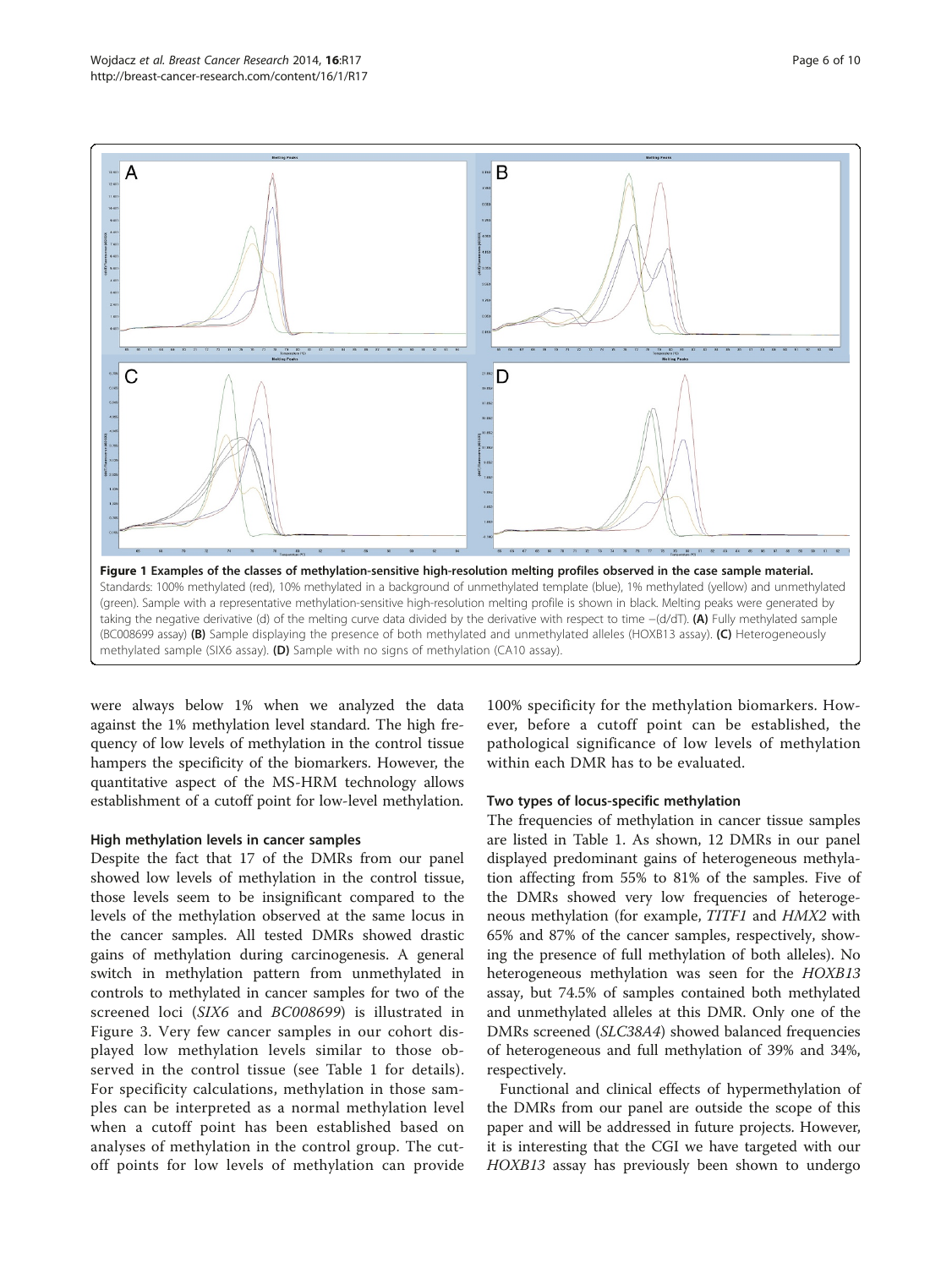<span id="page-6-0"></span>

hypermethylation in colon cancer [\[12](#page-9-0)]. Aberrant expression and methylation-dependent expression of the HOXB13 gene has been shown in cancer [\[13,14](#page-9-0)]. However, mutations within the HOXB13 gene and the linkage analyses of the neighboring 17q21–22 region found this region to be involved in the development of different cancers [[15,16](#page-9-0)]. Our findings support those observations, and the fact that our results seem to indicate deactivation of only one allele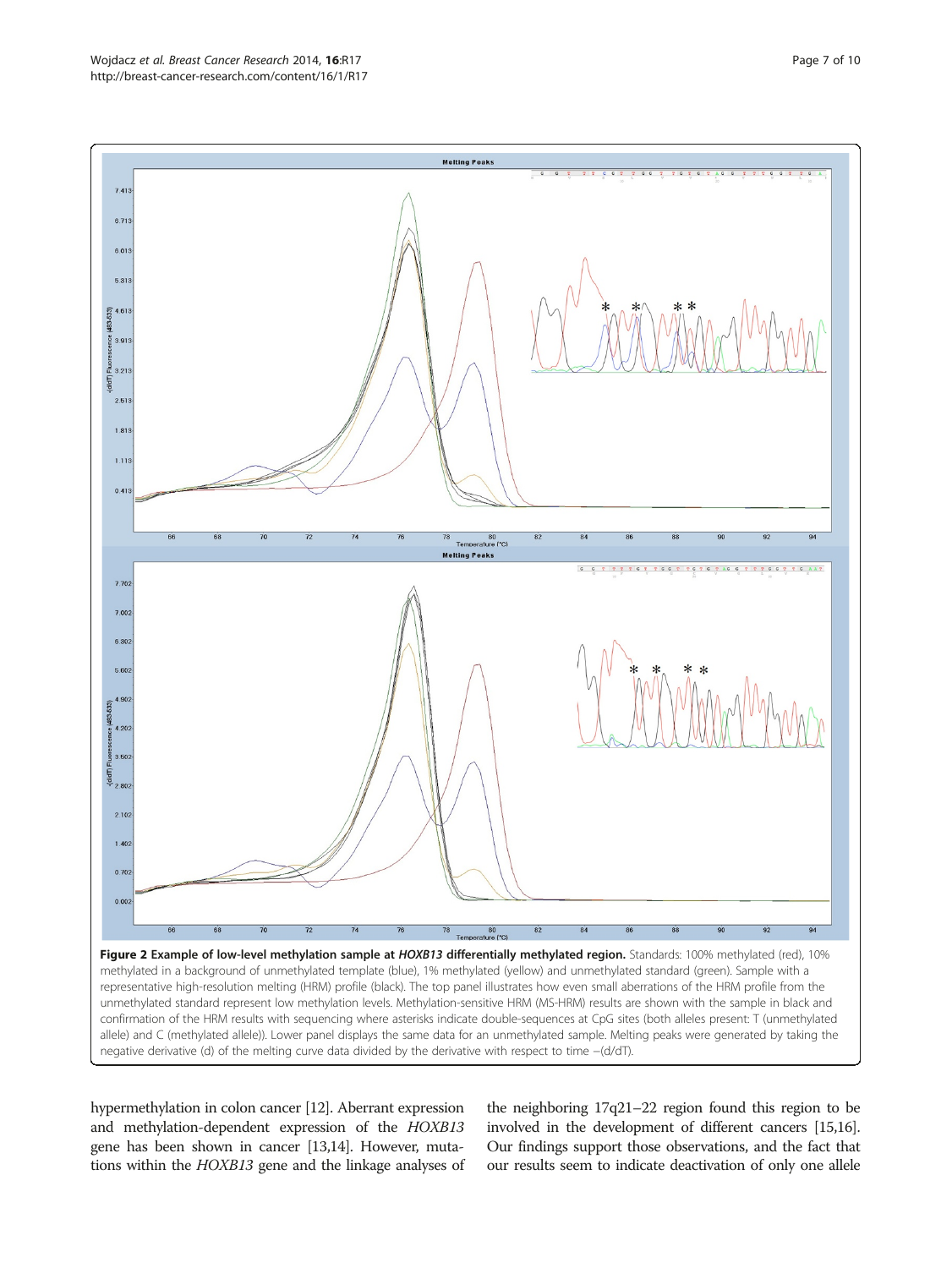<span id="page-7-0"></span>

by DNA methylation makes this phenomenon even more intriguing.

Overall, our methylation screening results clearly show that a locus can undergo two types of methylation during carcinogenesis: either heterogeneous or full methylation (at one or both alleles). The type of aberrant methylation seems to be locus-specific, and the mechanism of this process is unknown. To the best of our knowledge, our present study is the first to show this phenomenon, and the physiological and clinical consequences of this process have to be further researched. At the same time, the high locus specificity of the observed methylation changes indicates that our results are not a technological artefact of the methodology used in this study, but instead reflect a biological phenomenon.

#### Discussion

There is a strong base of research evidence to support the utility of methylation biomarkers in the entire process of clinical disease management, from screening for predisposition through detection of the condition to personalized treatment of the disease.

As mentioned in the Introduction, the process of biomarker development for clinical applications can be described in five steps. The data presented herein address

the challenges of the first two steps of methylation biomarker development for clinical use: discovery and initial clinical validation. In the biomarker discovery step, microarray technologies and next-generation sequencing) are indispensable tools affording researchers, in a single experiment, the ability to uncover a landscape of methylation changes throughout a cell genome. Currently, however, the complexity of those technologies does not allow for straightforward interpretation of the genomewide screening results. The validation step is especially important when complicated statistical modeling is used to process microarray data. In the present study, we used a very simple statistical model for microarray data processing (see [Methods\)](#page-1-0). Despite the simple approach involving very little data processing, validation experiments were necessary. They confirmed low (but present) false discovery results from the genomewide screening. This exemplifies the importance of validation of any genomewide methylation-based study before any conclusions are drawn. At the same time, our results illustrate that simple statistical models can be very effective in the discovery of disease-dependent methylation aberrations.

We have implemented an initial clinical validation of the biomarkers as a second step in the biomarker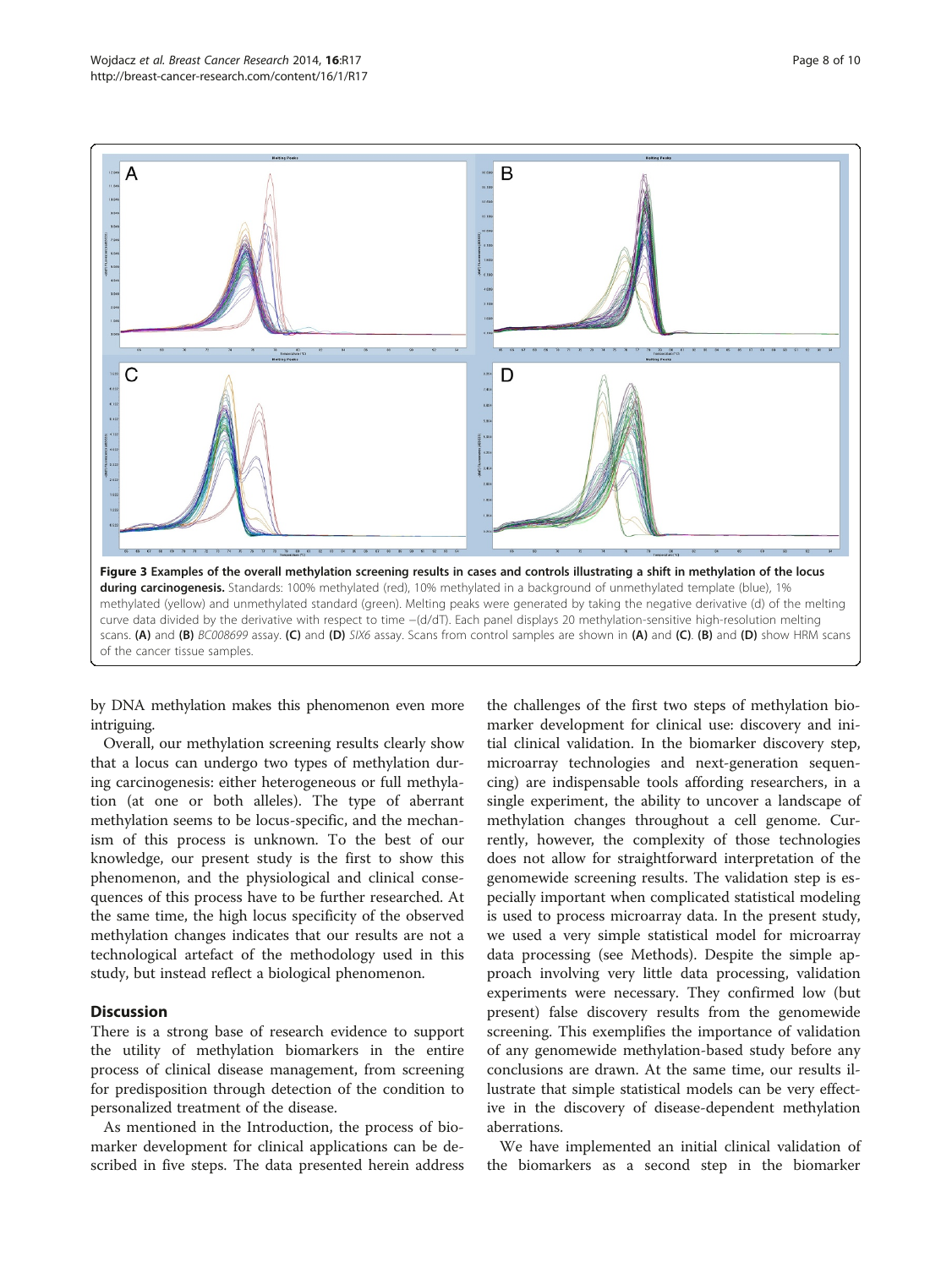<span id="page-8-0"></span>development workflow. This step, in which we initially aimed to answer only the question whether a potential biomarker can distinguish healthy tissue from cancer tissue, allowed us to address two important, recently emerging questions in the methylation biomarker field: (1) the question of the prevalence of low-level methylation of potential biomarkers in healthy tissue and the consequences of this phenomenon for biomarker specificity and (2) the question of the significance of the evaluation of heterogeneous methylation of potential biomarkers.

The significance of interindividual differences in lowlevel methylation of specific loci is frequently discussed in the field of methylation biomarkers [\[17,18](#page-9-0)]. There is no consensus with regard to the origin of this phenomenon and its pathological significance; however, the potential involvement of this type of methylation in disease predisposition has already been shown [\[19](#page-9-0)]. This phenomenon has direct influence on the specificity of the methylation biomarkers because, from the biomarker development perspective, methylation in healthy tissue should not be present in order for the biomarker to be highly informative. Our data show that low-level methylation is very frequently present in healthy tissue, and our sequencing experiments provide evidence that the low-level methylation we observed in our controls is not a technological artefact. The quantitative properties of the MS-HRM technology allow definition of a cut-off point for the low levels of methylation; however, before that can be done, the pathological insignificance of the low levels methylation has to be shown for each biomarker. The high prevalence of low-level methylation demonstrated in this study underlines the notion that evaluation of the low-level methylation in healthy tissue is critical for biomarker development and that only methods that allow for a definition of a cutoff for background methylation levels are most likely to be applicable in clinical methylation biomarker testing.

As mentioned above, a second very interesting finding of our initial clinical biomarker validation experiments in a relatively large-scale study is that the frequency of heterogeneous methylation can be very high, with some loci undergoing only heterogeneous methylation during carcinogenesis. Heterogeneous methylation was previously shown to occur at some loci, but this phenomenon has never been studied extensively in a large sample. One reason could be the technological limitations of some of the methodologies used for DNA methylation assessment [[9,20,21\]](#page-9-0). The MS-HRM technology allowed us to perform methylation screening with the capability of evaluating heterogeneous methylation in a large sample panel [\[9](#page-9-0)]. To the best of our knowledge, we show for the first time a trend for loci to undergo two types of methylation during carcinogenesis, with some loci undergoing full methylation and others heterogeneous

methylation. Moreover, our results show that heterogeneous methylation seems to be as specific to the locus as full methylation. Full methylation of the locus normally abolishes transcription. Heterogeneous methylation may not be sufficient to abolish transcription of the gene, but may interfere with only the transcription process or may be a "passenger" of the carcinogenesis process. Nevertheless, these comments are only speculative, and the physiological and clinical significance of heterogeneous methylation has to be further researched in the future.

Overall, the initial clinical validation step in our biomarker development procedure has allowed us to answer two critical questions for the potential applicability of the biomarker in clinical practice; hence, in our opinion, this step is essential for fast streamlining of the biomarker validation process.

# Conclusions

Our results show that loci undergoing hypermethylation during carcinogenesis can acquire either heterogeneous or full methylation. Furthermore, low-level methylation at those loci in nonmalignant tissue can be a common event. Consequently, researchers in studies addressing the clinical applicability of hypermethylated loci as biomarkers should evaluate the clinical relevance of both specific types of methylation, as well as low-level methylation of those loci in nonmalignant tissue.

# Additional files

[Additional file 1:](http://www.biomedcentral.com/content/supplementary/bcr3612-S1.doc) Detailed methylated DNA immunoprecipitation (MeDIP) protocol used in the study.

[Additional file 2:](http://www.biomedcentral.com/content/supplementary/bcr3612-S2.xlsx) List of the differentially methylated regions obtained after processing of microarray data as described in the [Methods](#page-1-0) section. [Additional file 3:](http://www.biomedcentral.com/content/supplementary/bcr3612-S3.doc) Details of the methylation-sensitive high-resolution melting assays used in the validation experiments.

#### Competing interests

TKW and LLH are listed as inventors on a patent pending application for the aspects of MS-HRM technology. TKW, JO and LLH are also listed on a patent pending application for the aspects of the biomarkers discovered during this project. Roche Diagnostic, Penzberg, Germany, has partly supported this project based on the research agreement with the University of Aarhus, Denmark (under Danish legal regulations) but had no influence on the reporting of the results. A provisional patent application has been filed for the aspects of the new biomarkers by the University of Aarhus with TKW, JO and LLH listed as inventors.

#### Authors' contributions

TKW, JAW and BBT performed the experiments and analyzed the data. TKW and LLH drafted the manuscript. TED supervised obtaining ethical approval and collecting the specimens for the project. JO and LLH supervised the project. TKW, LLH, JO and TED conceived the project. All authors contributed to the editing of the final version of the manuscript and approved final version for publication.

#### Acknowledgements

This publication was supported by The Danish Cancer Society, The Lundbeck Foundation Center for Interventional Research in Radiation Oncology (CIRRO) and The Danish Council for Strategic Research. We acknowledge Dr Henrik